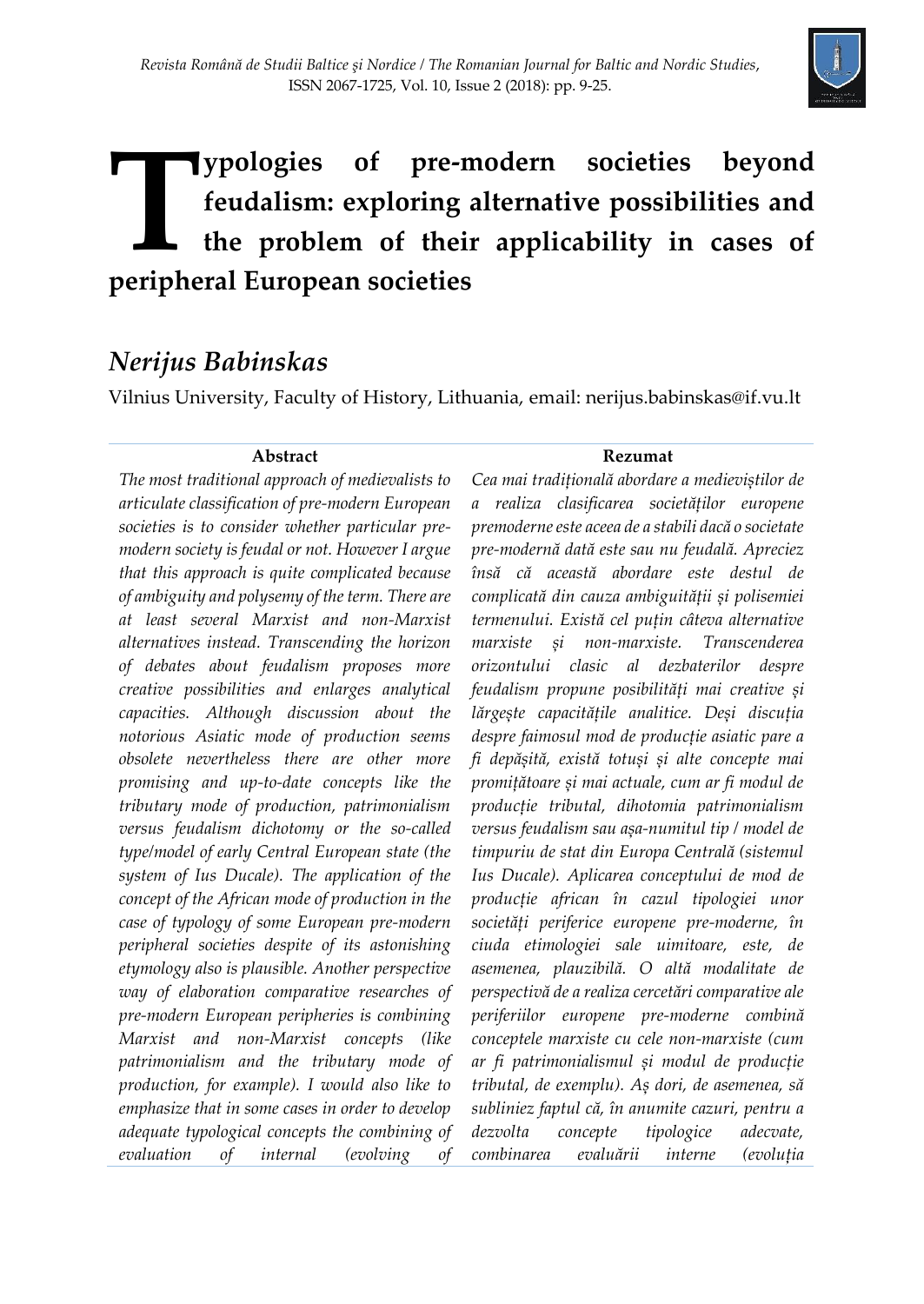| socioeconomic structures) as well as estimation structurilor socio-economice) si estimarea |                                     |  |  |  |
|--------------------------------------------------------------------------------------------|-------------------------------------|--|--|--|
| of external impact is inevitable.                                                          | impactului extern este inevitabilă. |  |  |  |
| Keywords: feudalism, Asiatic/tributary/African modes of production, patrimonialism, Ius    |                                     |  |  |  |
| Ducale, peripheral pre-modern societies                                                    |                                     |  |  |  |
| CC BY-SA License (https://creativecommons.org/licenses/by-sa/2.0)                          |                                     |  |  |  |

According to the Hungarian medievalist Nora Berend, *feudalism* is among those "entrapping constructs" created by historians themselves (like the Middle Ages, as a matter of fact) which may block heuristic thinking in historical research<sup>1</sup>. Therefore, I argue that not every medieval European society which has reached the stage of medieval statehood is feudal *ipso facto*.

Since history as *idiographic* (i.e. descriptive, case study or hermeneutically oriented) discipline cannot become a *critical human science* as Jo Guldi and David Armitage have claimed in their "The History Manifesto"<sup>2</sup> (in other words, it would lose an opportunity to fill a gap between humanities and social sciences) I am convinced that historians in order to keep their scholarship relevant in the contemporary discourse should seek possibilities to transcend the limitation of searching just for details, uniqueness and individualities. Comparative-historical method is one of possible ways to do it<sup>3</sup>. Besides, it enables to integrate humanities and social sciences in historical research but at the same time it does not eliminate the analysis in depth of a particular case. In order to realize that undertaking historians need proper analytical tools and relevant theoretical framework enabling to form hypothesis.

<sup>&</sup>lt;sup>1</sup> Nora Berend, "The Mirage of East Central Europe. Historical regions in a comparative perspective", in *Medieval East Central Europe in a Comparative Perspective. From frontier zones to lands in focus*, ed. G. Jaritz and K. Szende (London and New York: Routledge/Taylor & Francis Group, 2016), 9.

<sup>2</sup> Jo Guldi and David Armitage, *The History Manifesto* (Cambridge: Cambridge University Press, 2014), 15.

<sup>3</sup> Matthew Lange, *Comparative-Historical Methods*. (London, Thousand Oaks, New Delhi, Singapore SAGE, 2013).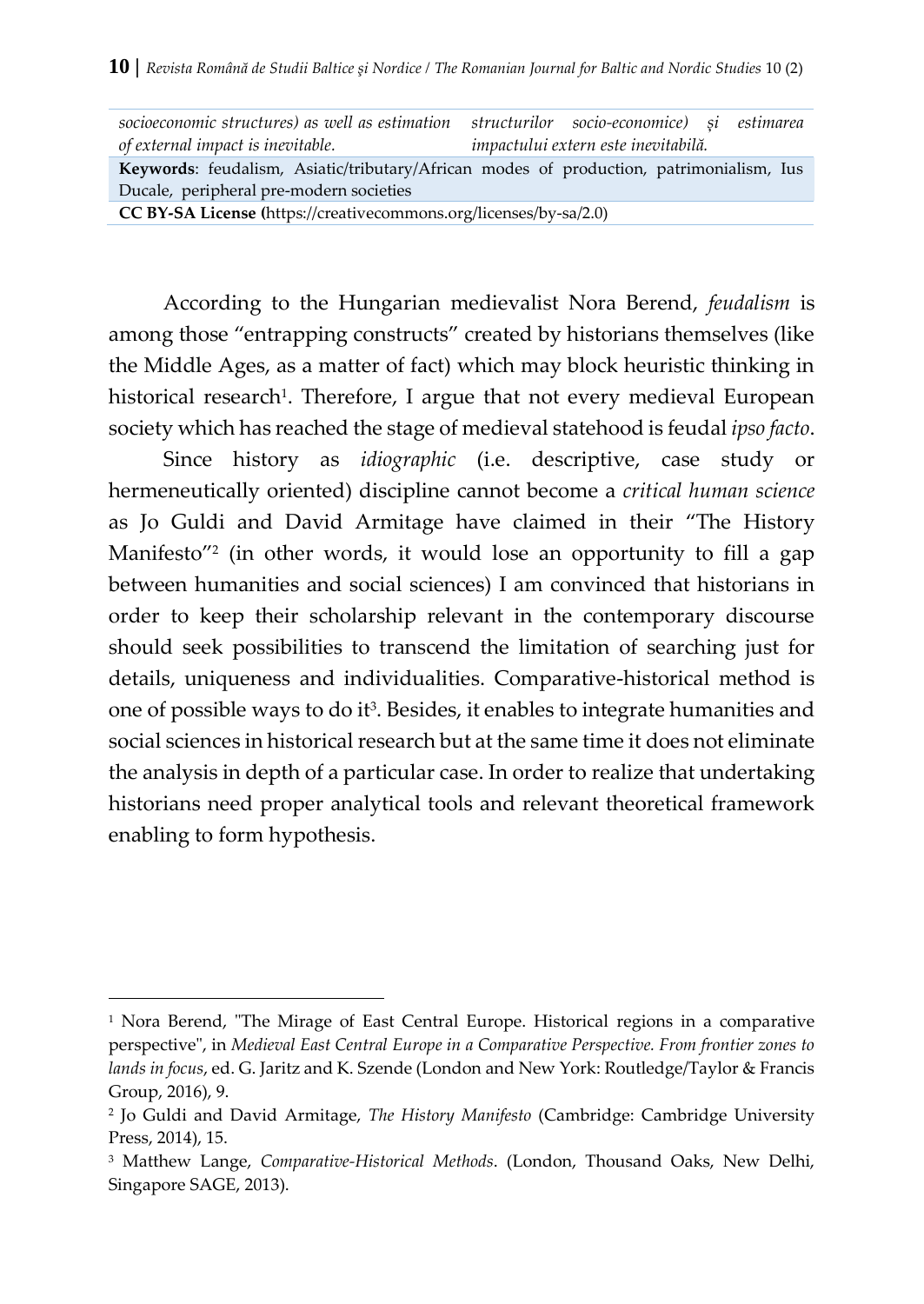Medieval historians who are seeking to transcend the horizon of  $n_{\text{m}}$  knowing everything about nothing<sup> $n_4$ </sup> usually get involved into traditional debates about **feudalism**. However, that discussion is quite complicated, first of all, because of ambiguity of the term itself. In the 1980s the Australian historian John O. Ward distinguished even 11 meanings of the term "feudalism"<sup>5</sup>. The British medievalist Susan Reynolds (referring to her compatriot colleague Chris Wickham) has presented generalized classification of the three main notions of feudalism: narrow-legal (Ganshof), "middle-range" (Bloch/Weber) and the wide one (Marx/Engels)<sup>6</sup>. The Belgian medievalist François-Louis Ganshof defined feudalism as concerning only relations within a military landowning upper stratum, whose members are linked together by vassalage and hold their land as fiefs. The famous French historian's Marc's Bloch's definition (according to Reynolds, Weber's concept was very much alike Bloch's) includes fiefs and vassalage in much the same sense as in Ganshof's, but they are obviously much wider, apparently embracing the whole of society, though concentrating particularly on social and political relations among the upper strata. Karl Marx and Friedrich Engels also looked at the whole of society but concentrated on the economic basis of social and political relations – what they called the mode of production. The essence of the feudal mode of production is the exploitative relationship between landowners and subordinated direct producers (peasants), in which the surplus of the latter, whether in direct labour or in rent (in kind or in money), is appropriated under coercive sanction to the former. Here the emphasis is quite different, with only a brief reference to the character of the ruling class, and no specification of their rights in their land or on the bonds between them<sup>7</sup>.

<sup>4</sup> See: Peter Baldwin, "Comparing and Generalizing: Why All History Is Comparative, Yet No History Is Sociology", in: *Comparison and History. Europe in Cross-national Perspective*, ed. D. Cohen, M. O'Connor (New York and London: Routledge, 2004), 1.

<sup>&</sup>lt;sup>5</sup> John O. Ward "Feudalism: Interpretative Category or Framework of Life in the Medieval West?", in: *Feudalism: Comparative Studies*, ed. E. Leach, S.N. Mukherjee, J. O. Ward (Sydney: Sydney Association for Studies in Society and Culture, 1985), 40-49.

<sup>6</sup> Susan Reynolds "The Use of Feudalism in Comparative History", in: *Explorations in Comprative History*, ed. B. Z. Kedar (Jerusalem: The Hebrew University Magnes Press, 2009), 192.

<sup>7</sup> Reynolds 2009, 192-194.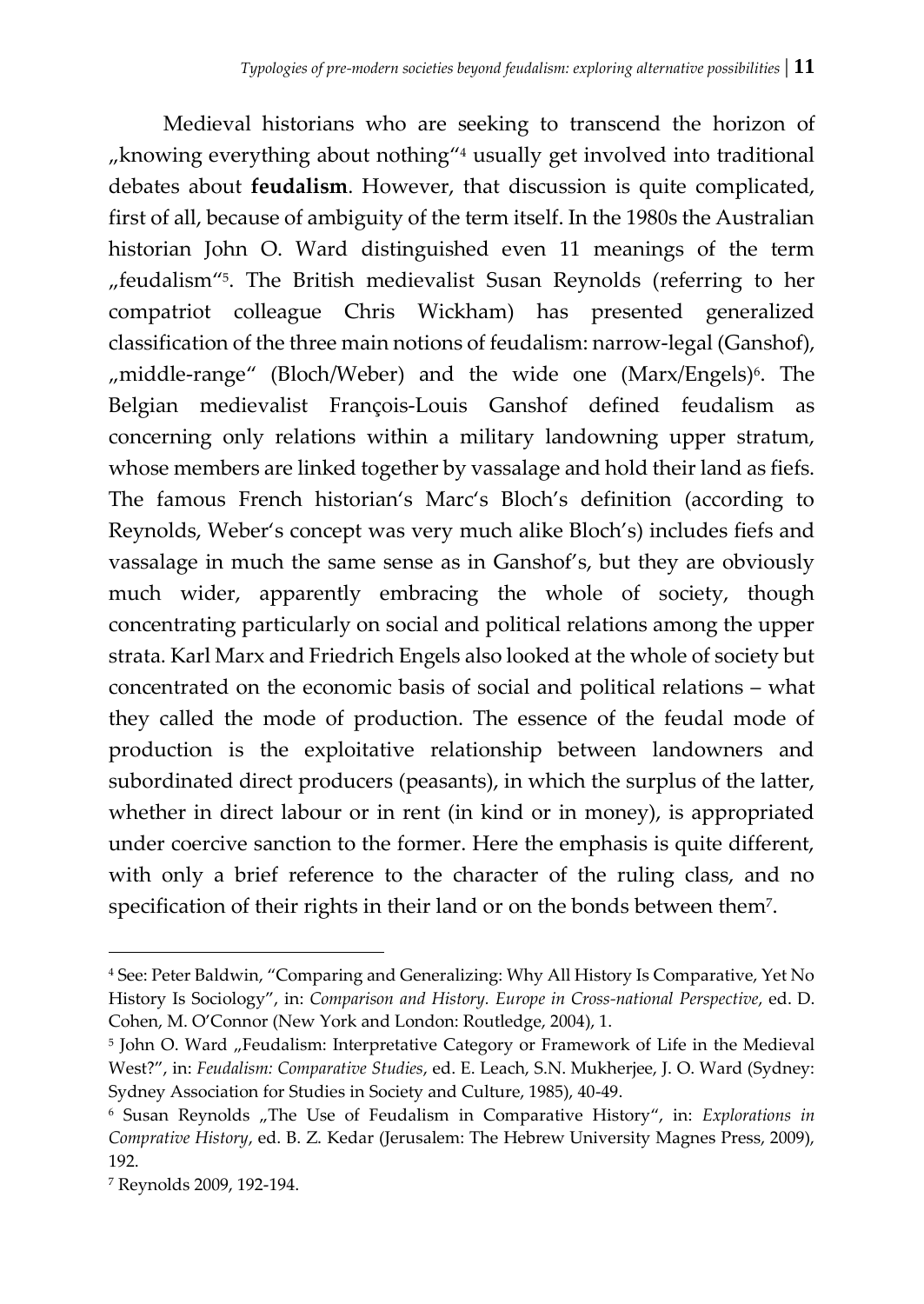Moreover, in her earlier book after performing exhaustive comparative research Reynolds criticized decisively the narrow-legal concept of feudalism. She came to the conclusion that such feudalism was a fiction created in a later period and it did not correspond with historical reality altogether<sup>8</sup> . In two other cases, according to the British medievalist, impact of the concept of feudalism on comparative history was obvious. By the way, according to her, the most promising one was the Marxist approach. Nevertheless, Reynolds argued that in the 21st century feudalism as an interpretative category is obsolete and she proposed to abandon it<sup>9</sup>. Although there is no common consensus in the contemporary historiography concerning the relevance of feudalism as interpretative category the obvious ambiguity of the term encourages to look for alternatives.

The main task for the current article is precisely to look into the historiography as well as through historically oriented literature of social sciences in order to propose alternative interpretative concepts. In the context of the current article the most relevant categories are those which are applicable for peripheral pre-modern societies of Europe (i.e. those of East Central Europe, Scandinavia, the Balkans and the space of Eastern Slavs).

\* \* \*

In the context of Marxist historiography there is a concept of the Asiatic mode of production (AMP), which has enabled to formulate the idea of multilinear development of societies<sup>10</sup>. The debates about AMP trace back as early as the interwar period and have been revived several decades later<sup>11</sup>. During the second wave of discussions the British historical sociologist Perry

<sup>8</sup> Susan Reynolds, *Fiefs and Vassals. The Medieval Evidence Reinterpreted* (New York: Oxford University Press, 1994), 475.

<sup>9</sup> Reynolds 2009, 215-217.

<sup>10</sup> Cf. Perry Anderson, *Lineages of the Absolutist State* (London and New York: Verso, 1979), 484. <sup>11</sup> Jarosław Bratkiewicz, *Teoria przedkapitalistycznej fromacji społecznej w kulturach orientalnych. Interpretacija badań i polemik* (Wrocław, Warszawa, Kraków, Gdańsk, Łódź:Wydawnictwo Polskiej Akademii Nauk, 1989); Anne. M. Bailey and Josep R. Llobera, eds., *The Asiatic Mode of Production. Science and Politcs* (London, Boston and Henley: Routledge and Kegan Paul, 1981).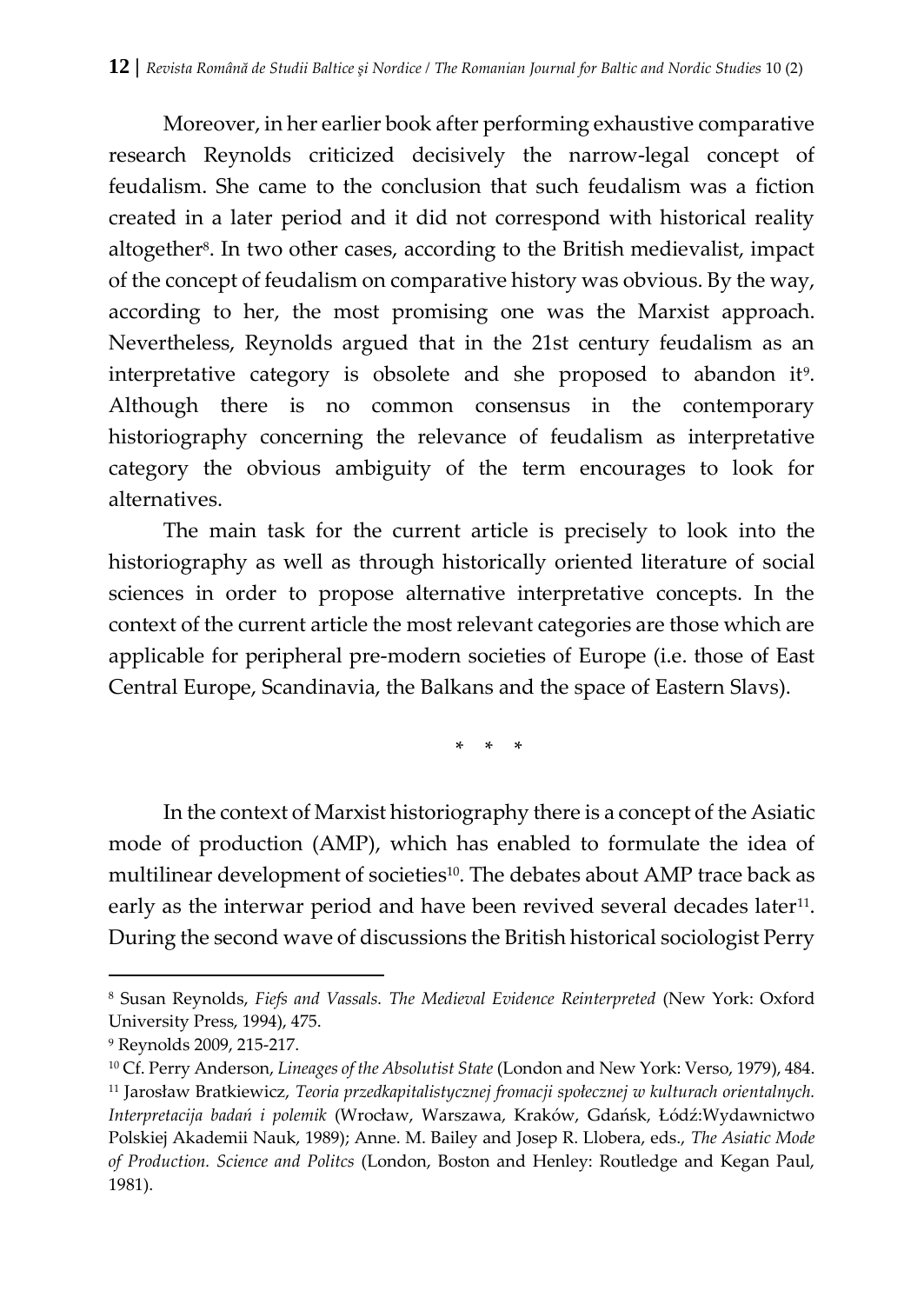Anderson singled out 10 characteristics which various authors before Marx and Engels (from Niccolo Machiavelli to Charles de Montesquieu) attributed to Oriental despotism (the latter should be treated as a precursor of AMP): 1) state property of land; 2) lack of juridical restraints; 3) religious substitution for law; 4) absence of hereditary nobility; 5) servile social equality; 6) isolated village communities; 7) agrarian predominance over industry; 8) public hydraulic works; 9) hot climatic environment; 10) historical immutability<sup>12</sup>. Whereas Marx himself, according to Anderson, distinguished the following fundamental elements of AMP: 1) the absence of private property in land; 2) the large-scale irrigation systems in agriculture; 3) the existence of autarchic village communities combining crafts with tillage and communal ownership of the soil; 4) the stagnation of passively rentier or bureaucratic cities; 5) the domination of a despotic state machine controlling the bulk of the surplus and functioning not merely as the central apparatus of repression of the ruling class, but as its principal instrument of economic exploitation; 6) the purely external and tributary impact of the state on villages; 7) secular inertia and immutability<sup>13</sup> .

Although the concept of AMP was much and soundly criticized by Anderson himself and by many others that haven't discredited the idea of multilinear development in general<sup>14</sup> . Several alternative terms were proposed in order to get delimitated from the controversial and notorious AMP: for example, *state* (Leonid Vasilyev<sup>15</sup>) or *politarian* (Yuryi Semenov<sup>16</sup>) mode of production. Among the earliest surrogates was the so-called tributary mode of production (TMP) or the tributary formation. The term itself was introduced by the Japanese historian Jiro Hayakawa in the

<sup>12</sup> Anderson 1979, 472.

<sup>13</sup> Ibid., 483.

<sup>14</sup> See, for example: Ibid., 462-549.

<sup>15</sup> Леонид Сергеевич Васильев, *История Востока* (Москва: Высшая школа, 2001, т. 1), 40; see also: Андрей Витальевич Коротаев, Николай Николаевич Крадин, Валерий Алексеевич Лынша, «Альтернативы социальной эволюции (вводные замечания)», in: *Альтернативные пути к цивлизации*, ред. Н. Н. Крадин, А. В. Коротаев, Д. М. Бондаренко, В. А. Лынша (Москва: Логос, 2000), 47.

<sup>16</sup> Юрий Иванович Семёнов, *Политарный («Азиатский») способ производства: сущность и место в истории человечества и России* (Москва: «Волшебный ключ», 2008), 335-345.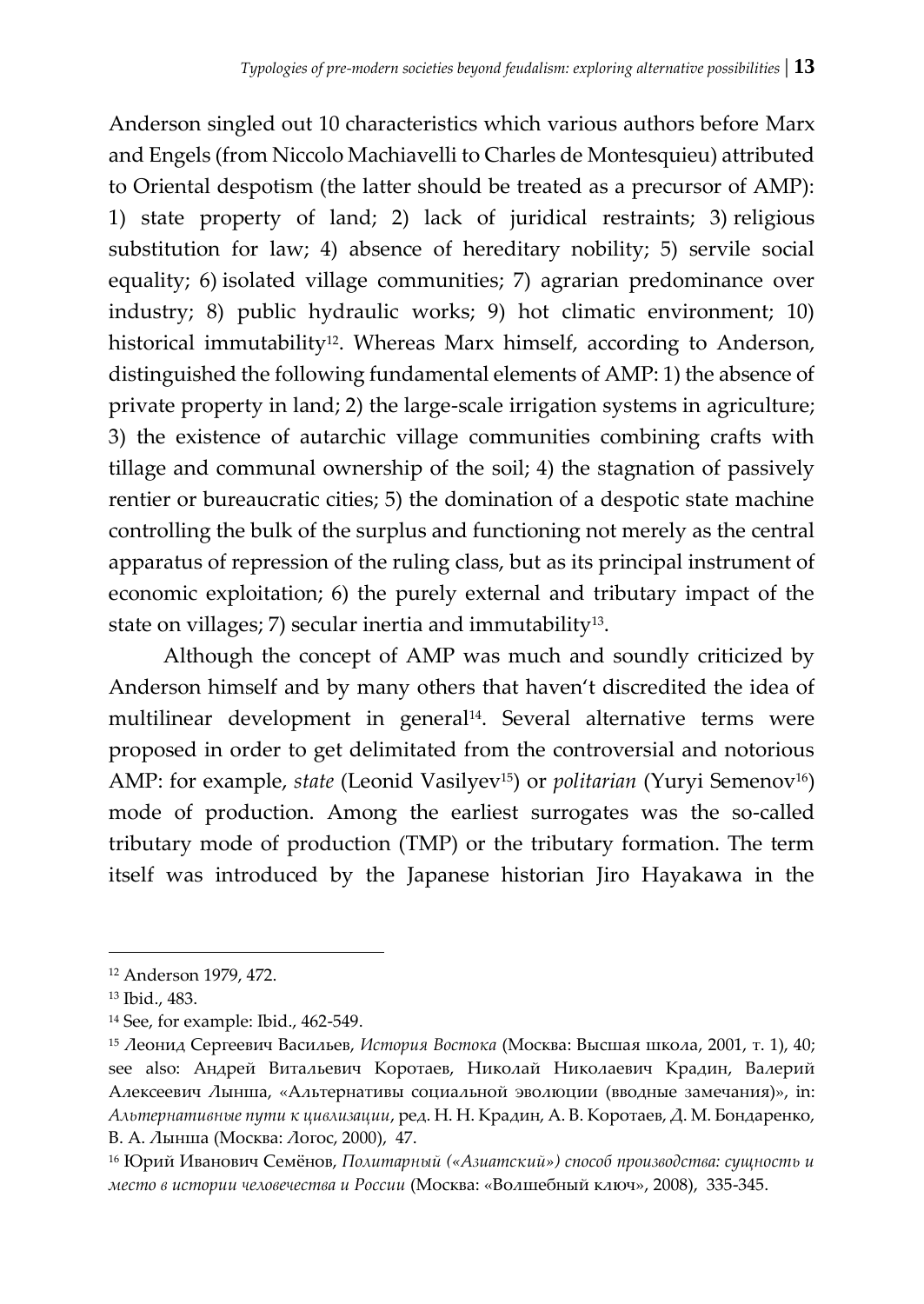interwar period<sup>17</sup> but the conception has been elaborated during the second half of the 20th century. At first (starting with Hayakawa) TMP was treated just as a more successful alternative of AMP but later several traditions of using the term have been developed:

- 1. some scholars (such as John Haldon<sup>18</sup>, Eric R. Wolf<sup>19</sup>) following the main promoter of the conception Samir Amin<sup>20</sup> and some others even earlier (Romanian scholars Ion Banu<sup>21</sup>, Constantin Daniel<sup>22</sup>) treated TMP as a universal stage of pre-modern societies (i.e. TMP is comprised of both feudalism and AMP as variations of the same precapitalist mode of production);
- 2. the others (for example, the British medievalist Chris Wickham<sup>23</sup>, although eventually he had changed his mind<sup>24</sup>, and Jairus Banaji<sup>25</sup>) opposed such a wide treatment and treated TMP as just a more successful replacement of AMP. Their attitude was based on the distinction between rent and tax (rent is attributed to feudalism and tax to TMP respectively). So in this case TMP is narrower than in previous one since it does not include rent-based feudalism;

<sup>17</sup> See: Eric R. Wolf, *Europe and the People without History* (Berkeley, Los Angeles, London: University of California Press, 2010), 402.

<sup>18</sup> John Haldon, *The State and the Tributary Mode of Production* (London and New York: Verso, 1993).

<sup>19</sup> Wolf 2010.

<sup>20</sup> Samir Amin, 'Modes of Production and Social Formations', *Ufahamu. A Journal of African Studies*, 4 (1974), 57-85.

<sup>&</sup>lt;sup>21</sup> Ion Banu, "Asupra formațiunii sociale tributare ("asiatice")", in: Ion Banu, *Sensuri universale şi diferenţe specifice în filozofia Orientului Antic* (Bucureşti), vol. 1, 15-36.

<sup>22</sup> Constantin Daniel, "Modul de producţie tributal în Sumer", in: Constantin Daniel *Civilizaţia sumeriana* (Bucureşti: Editura Sport-Turism, 1983), 56-66.

<sup>&</sup>lt;sup>23</sup> Chris Wickham, "The Uniqueness of the East", in: *Feudalism and Non-European Societies*, eds. T. J. Byres, H. Muhkia (London: Frank Cass, 1985), 166-196.

<sup>24</sup> Chris Wickham, *Land and Power. Studies in Italian and European Social History, 400-1200* (London: British School at Rome, 1994).

<sup>25</sup> Jairus Banaji, *Theory as History. Essays on Modes of Production and Exploitation* (Leiden and Boston: Brill, 2010).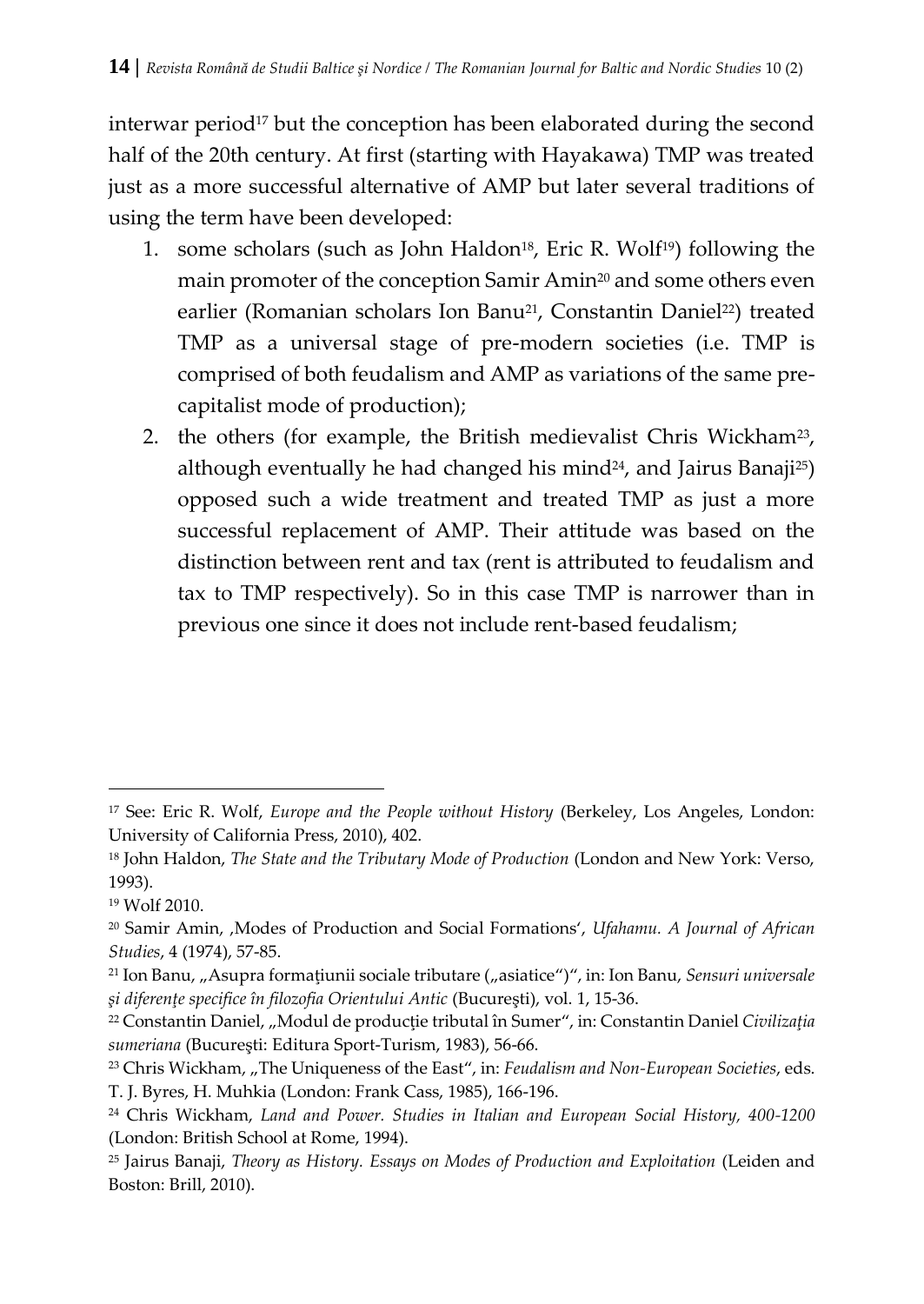3. some Romanian scholars (Henri H. Stahl<sup>26</sup>, Miron Constantinescu<sup>27</sup>) originated the specific conception TMP/tributary formation and applied it directly in their typology of particular European peripheries (the Moldavian and Valahian principalities). According to this conception, tributary formation is only one variation of AMP/Oriental despotism (i.e. it is narrower concept than AMP).

It is worth to add that debates about TMP have not lost their relevance in the context of Marxist historiography until the 21st century inclusively (Jairus Banaji, Laura da Graca and Andrea Zingarelli)<sup>28</sup> .

Another Marxist alternative originated in the second half of the 20th century is the so-called early medieval Central European type of state devised by the Czech historian Dušan Třeštik. According to the Czech scholar, that type of state should be treated as a special variation of feudalism, despite the fact that there are some features which make it similar to AMP29. On the one hand, according to Třeštik, there are essential differences between sociopolitical structure of the Carolingian Empire and early states of Central Europe: there was no private property in Central Europe; everyone was a subordinate of a ruler; centralized mode of surplus product appropriation prevailed. According to Třeštik, the point of departure of feudalization in Central Europe was not property (of means of production) but freedom and a tax raised by a ruler, however, should be interpreted as rent<sup>30</sup>. The Czech historian applied this model to the early

<sup>26</sup> Henri H. Stahl, 'Analiza sociologicǎ a orînduirii "tributale" româneşti', *Viitorul social* (Bucureşti), 7 (1978), № 3, 534-541; Henri H. Stahl, 'Comentarii la problema "orînduirii tributale româneşti"', *Viitorul social* (Bucureşti), 6 (1977), № 4, p. 702-710; Henri H. Stahl, *Teorii şi ipoteze privind sociologia orînduirii tributale* (Bucureşti: Editura ştiinţifică şi enciclopedică, 1980).

<sup>27</sup> Miron Constantinescu, 'Despre formaţiunea social-economicǎ tributalǎ', *Probleme economice*  4 (1973), 51-68; Miron Constantinescu, 'Modul de producţie tributal şi orînduirea tributalǎ', *Probleme economice* 11 (1972), 28-44; Miron Constantinescu, *Schiţa unei teorii marxiste a formaţiunii social-economice tributale* (Bucureşti: Martie, 1974).

<sup>28</sup> Banaji 2010; Laura da Graca. and Andrea Zingarelli, eds., *Studies on Pre-Capitalist Modes of Production* (Leiden and Boston: Brill, 2015).

<sup>&</sup>lt;sup>29</sup> Душан Тржештик, «Среднеевропейская модель государства периода раннего средневековья», in: *Этносоциальная и политическая структура раннефеодальных славянских государств и народностей*, ред. Г. Г. Литаврин (Москва: «Наука», 1987), 124-133. <sup>30</sup> Тржештик 1987, 125-130.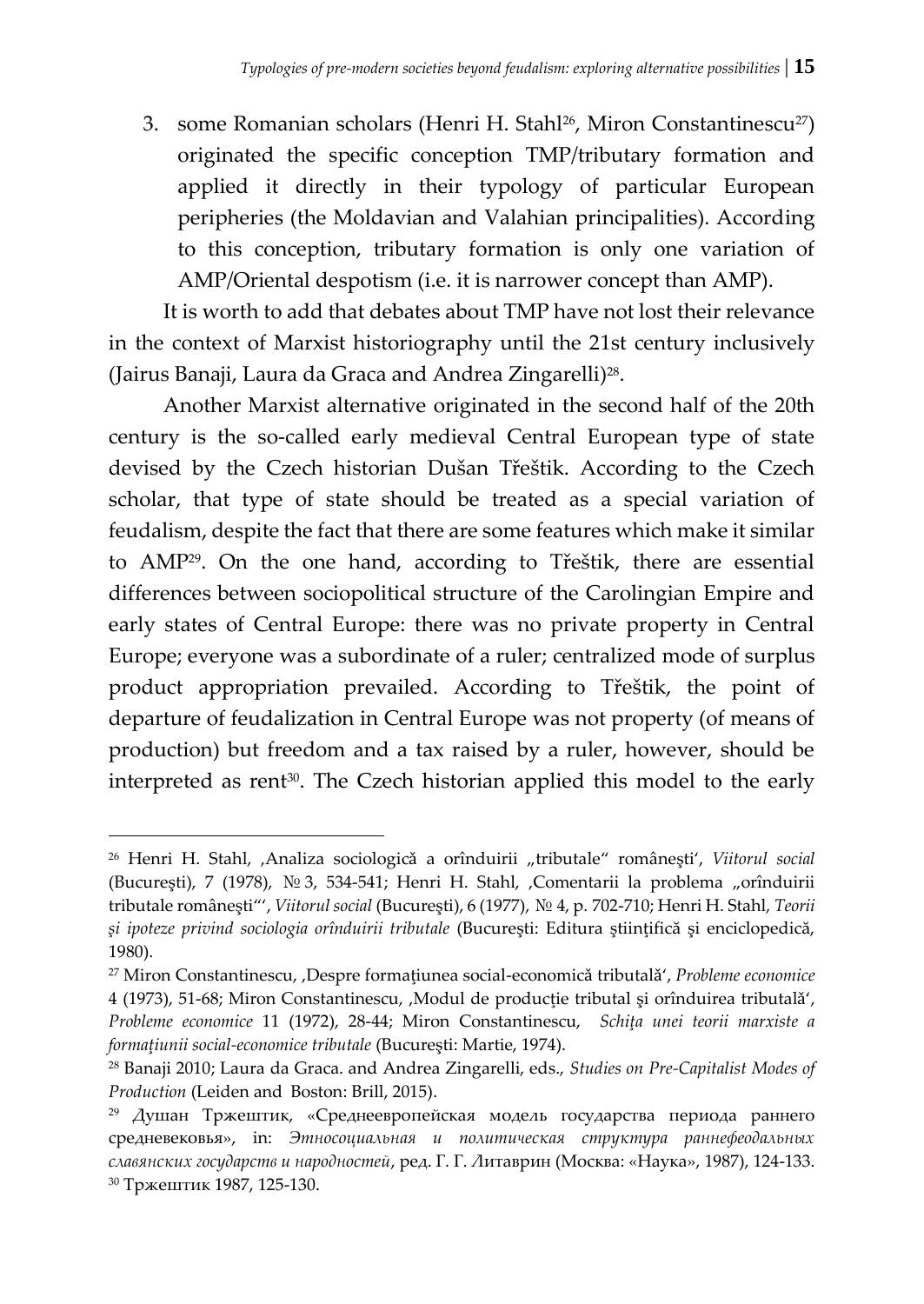Bohemian, Polish and Hungarian states. Moreover, he suggested that Great Moravia was a predecessor of this type of state<sup>31</sup>.

In my opinion, the arguments of Třeštik supporting the thesis of "feudality" of this early Central European regime do not seem very convincing. Therefore, it is not surprising that other historians who dealt with peculiarities of the early Central European states have come to entirely different conclusions. The Russian historian Boris Floria who described societies of the Central European states in the 9<sup>th</sup> − 11<sup>th</sup> centuries in the same way did not interpret them as feudal. On the contrary, he contrasted the sociopolitical structure in this early period with that of the later one (the 13<sup>th</sup> − 14th centuries). According to Floria, only during the latter those peripheral societies became feudal because of the decisive influence of Western Europe. Besides, the Russian scholar argued that societies of the early Central European states (in the  $9<sup>th</sup> - 11<sup>th</sup>$  centuries) were typologically very similar to those of Scandinavia, Kievan Rus' and Southeastern Europe. The ways of development of those regions diverged only in the second period (in the 13<sup>th</sup>) − 14<sup>th</sup> centuries)<sup>32</sup>.

One can also find one more alternative interpretation of sociopolitical structure of Central Europe's early states (at least, on the example of early Poland). The early regime of Polish state and society is usually called *prince's law* (*Ius Ducale*). What are particular features of this regime? In Poland (as well as in Hungary) at least until the 12th century nobility possessed only small manors. On the other hand, the administrative apparatus at all levels consisted exactly of the representatives of this social stratum and it determined their status in societies and guaranteed incomes (since only a small part of their incomes were received from the manors). All lands of state (polity) belonged to a ruler (duke or king), at least formally. Peasants owed some tributes and services to state. So central way of exploitation was prevailing<sup>33</sup>.

<sup>31</sup> Тржештик 1987, 125, 131.

<sup>32</sup> Борис Флоря, «Центральная Европа в Европе средневековья», in: *Центральная Европа как исторический регион*, ред. А. И. Миллер (Москва: Институт славяноведения и балканистики, 1996), 26-47.

<sup>33</sup> See: Krzysztof Brzechczyn, *Odrębność historyczna Europy Środkowej. Studium metodologiczne* (Poznań: Wydawnictwo Fundacji Humaniora, 1998), 194-197, Karol Modzelewski, 'The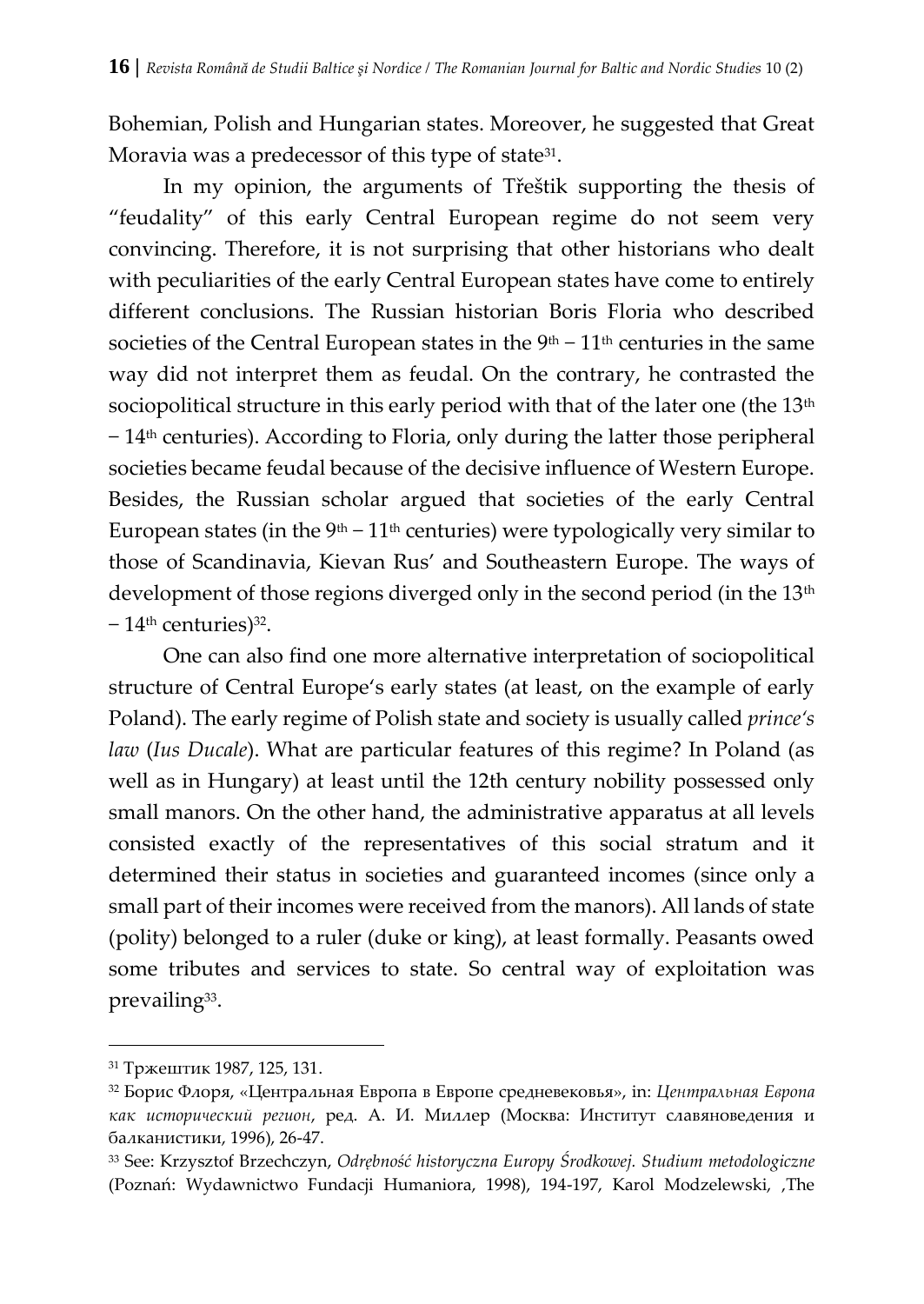In the context of the specific features of sociopolitical structure of the early Polish state described above the contemporary Polish historical sociologist Krzysztof Brzechczyn argued that feudalism was not an inevitable stage of pre-modern development of all European societies<sup>34</sup>. According to the Polish medieval historian Karol Modzelewski, that specific early regime of Poland contains two coexisting social formations (*układy*) − Western European feudalism and AMP35. Therefore, Modzelewski's interpretation is very akin to that of Floria although the Polish scholar stated that at least the early Polish regime shared the same "civilizational basis" with the area of classic feudalism – an individual household of peasant (direct producer)<sup>36</sup> .

One must admit that the *Ius ducale* type of society is identical to the early medieval Central European type of state thus they are not different alternatives.

Transcending the Marxist horizon one can make use of the possibilities provided by political sociology and political anthropology. Keeping in mind the essential features of the Central European type of state presented before it's easy to notice obvious parallels with Max Weber's patrimonialism. According to the famous German sociologist, it is a type of traditional authority. In the case of patrimonialism administration and military force are personal instruments of the ruler. In principle, he can exploit his right like any economic asset. The patrimonial retainer may receive his support in any of the following ways: a) by living from the lord's table, b) by allowances (usually in kind) from the lord's magazines or treasury, c) by rights of land use in return for services ("service-land" ), d) by the appropriation of property income, fees or taxes, e) by fiefs. Weber treated cases  $n/d$  and especially  $n e^u$  as very peculiar which tended to turn into the antagonist of patrimonialism – feudalism (although Weber put it in a quite ambiguous

system of Ius Ducale and the Idea of Feudalism (Comments on the Earliest Class Society in Medieval Poland)', *Quaestiones Medii Aevi* (1977), I, 72-74.

<sup>34</sup> Brzechczyn 1998, 193-194.

<sup>35</sup> Karol Modzelewski, *Organizacja gospodarcza państwa piastowskiego: X-XIII wiek* (Wrocław: Ossolineum, 1975), 266.

<sup>36</sup> Modzelewski 1975, 267.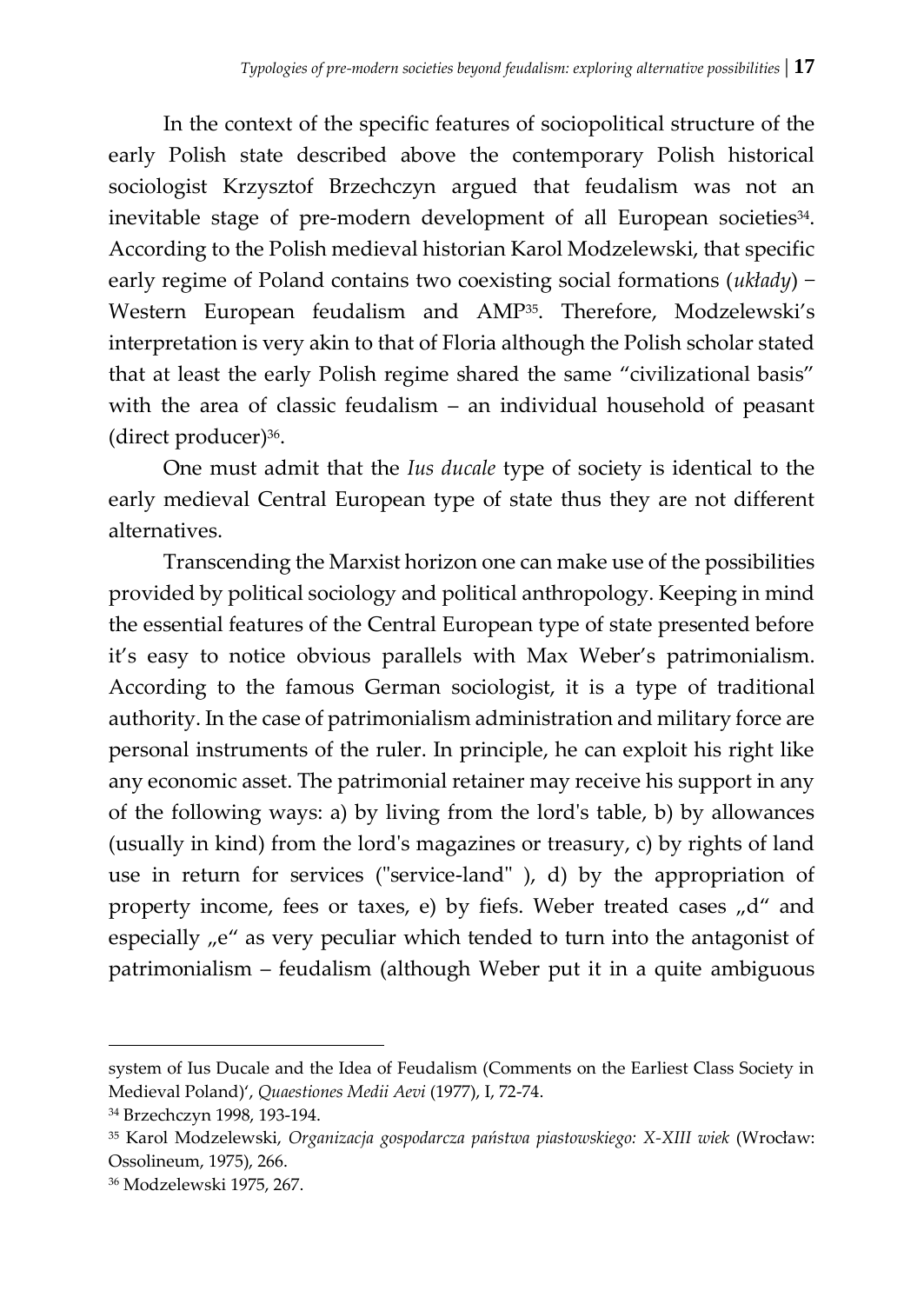way)<sup>37</sup>. The one who clarified the patrimonial-feudal dichotomy in the context of typology of Weber's political domination was the American social scientist Vatro Murvar<sup>38</sup>. Emphasizing that dichotomy some scholars (like Richard Pipes and others) applied it to pre-modern and even modern Russia (interpreting it as patrimonial but in no way feudal!) $39$ . Another classic of historical sociology Shmuel Noah Eisenstadt used the term "patrimonial regimes" not only in cases like ancient Egypt or Babylonian kingdom but also in cases of Germanic and Slavic tribes settled in Europe and with some qualifications even of many medieval Balkan and Slavic states40. Besides, in the scholarly literature of the 21st century one can find one more interesting application of the concept  $\mu$  patrimonialism" – there was an attempt to apply it in the case of the Grand Duchy of Lithuania: in one of his books the contemporary Lithuanian historical sociologist Zenonas Norkus interpreted political regime during the reign of Vytautas the Great as Weberian sultanism (i.e. the extreme case of patrimonialism) $41$ .

On the other hand, one can find the widespread term "patrimonial state" in Polish historiography (it is also adopted by Lithuanian one). As my previous analysis has revealed this term which is used widely by Polish as well as by Lithuanian historians has no connection with Weber's typology of traditional types of authority: it has an entirely different origin and another tradition of usage which is unfavorable for comparative historical researches<sup>42</sup>.

The wider application of the term  $n$  patrimonialism" in the context of pre-modern societies of Central Europe (as well as of peripheral pre-modern

<sup>37</sup> Max Weber, *Economy and Society. An Outline of Interpretive Sociology* (Berkeley, Los Angeles, London: University of California Press, 1978), vol. 1, 231-236.

<sup>38</sup>Vatro Murvar, 'Patrimonial-Feudal Dichotomy and Political Structure in Pre-Revolutionary Russia: One Aspect of the Dialogue Between the Ghost of Marx and Weber', *The Sociological Quarterly* 12 (1971), 500-524.

<sup>39</sup> Richard Edgar Pipes, *Russia under the Old Regime*. Second Edition (London: Penguin Books, 1995); Banaji 2010.

<sup>40</sup> Shmuel Noah Eisenstadt, *Traditional Patrimonialism and Modern Neopatrimonialism* (Beverly Hills, London: Sage Publications, 1973), 31.

<sup>41</sup> Zenonas Norkus, *An Unproclaimed Empire: The Grand Duchy of Lithuania. From the Viewpoint of Comparative Historical Sociology of Empires* (London and New York: Routledge, 2018), 320.

<sup>42</sup> Nerijus Babinskas, 'Patrimonializmas: lenkiškoji sąvokos vartosenos tradicija ir jos santykis su M. Weberio samprata', *Lietuvos istorijos studijos* 30 (2012), 171-188.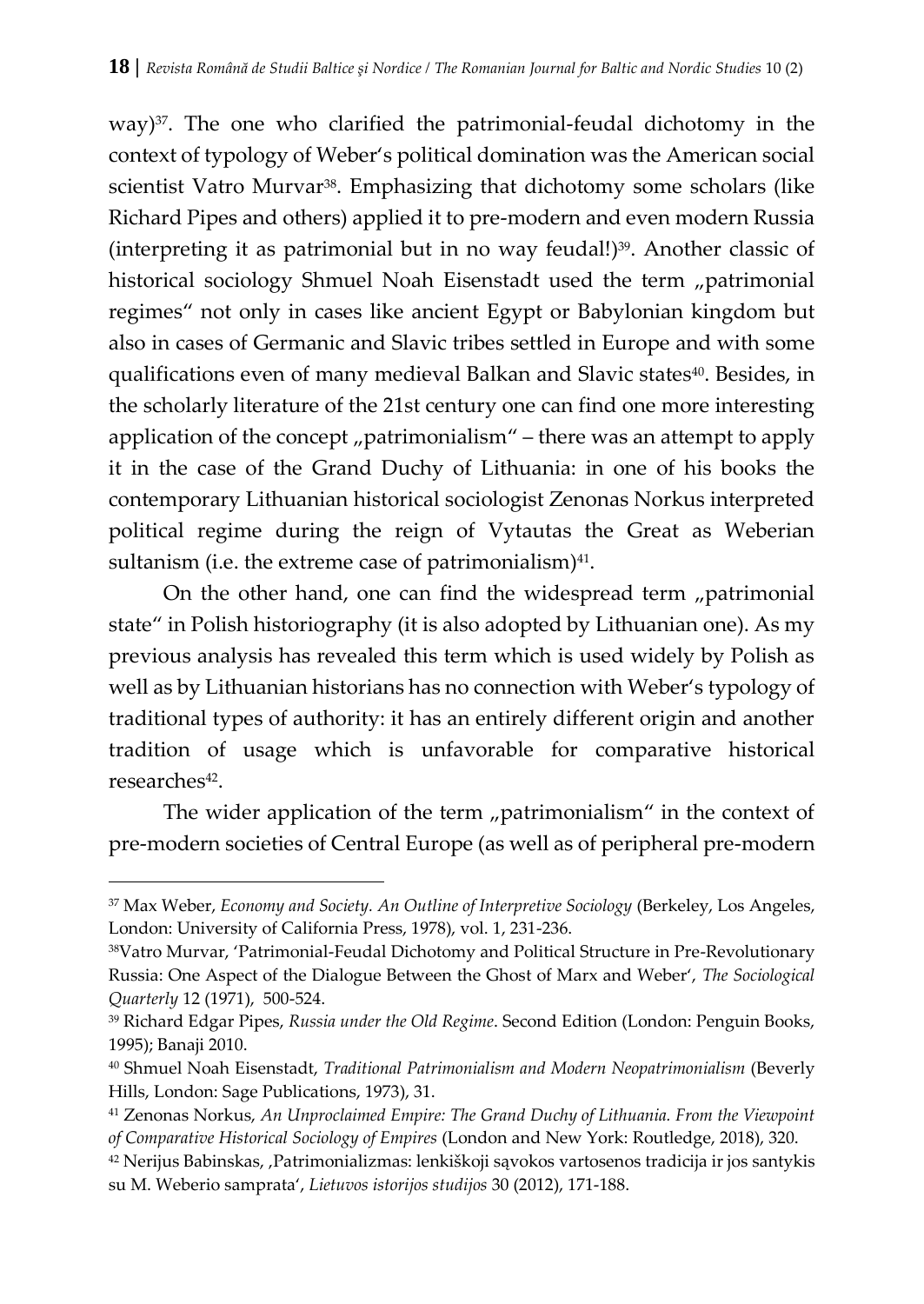European societies in general) seems interesting and perspective keeping in mind, on the one hand, the insights of Třeštik about the parallels of sociopolitical development and, on the other hand, distinction between patrimonialism and feudalism (elaborated by Murvar). In this context the suggestion of Norkus about sultanism in the Grand Duchy of Lithuania during the reign of Vytautas the Great also definitely deserves attention.

There was one more very important impulse in searching for more adequate modes of typology of pre-modern peripheral European societies. That was a re-evaluation of external factor which should be associated with the world-system theory (Immanuel Wallerstein) which became popular in the 1970s<sup>43</sup> and the idea of distinction between primary and secondary statehood formulated by political anthropologists (Morton Fried) in the 1960s44. In the context of these ideas entirely new interpretations of particular pre-modern peripheral European societies were devised. Both of them are essentially based on the concept of the African mode of production (AfMP) sketched by the French Africanist Catherine Coquery-Vidrovitch in the 1960s45. In short, AfMP could be defined as a combination of patriarchalcommunal villages and long-distance trade controlled by a narrow social group<sup>46</sup> .

The contemporary Russian historian Denis Alimov argued that the state of Great Moravia might be interpreted exactly as a manifestation of the AfMP. Keeping in his mind the entirety of available knowledge (from written sources as well as from archeological evidences) about that early Central European polity the Russian scholar emphasized the secondary character of its statehood (in respect to the Carolingian state) and drew clear parallels both to military city-states of the gulf of Guinea and Western Sudan trading empires (Ghana, Mali, Songhai)<sup>47</sup>.

<sup>43</sup> See: Коротаев, Крадин, Лынша 2000, 37-38.

<sup>44</sup> See: Николай Николаевич Крадин, *Политическая антропология* (Москва: Логос, 2004), 183, Денис Евгеньевич Алимов, ««Африканский способ производства» в Великой Моравии? (Заметки на полях статьи Иво Штефана)», *Петербургские славянские и балканские исследования* (2012), № 1 (11), 191.

<sup>45</sup> Catherine Coquery-Vidrovitch, 'Research on an African mode of production', *African Studies. A Radical Reader* (1977), 77-92 (initially published in French in 1969).

<sup>46</sup> Coquery-Vidrovitch 1977, 85-87.

<sup>47</sup> Алимов 2012, 192-193.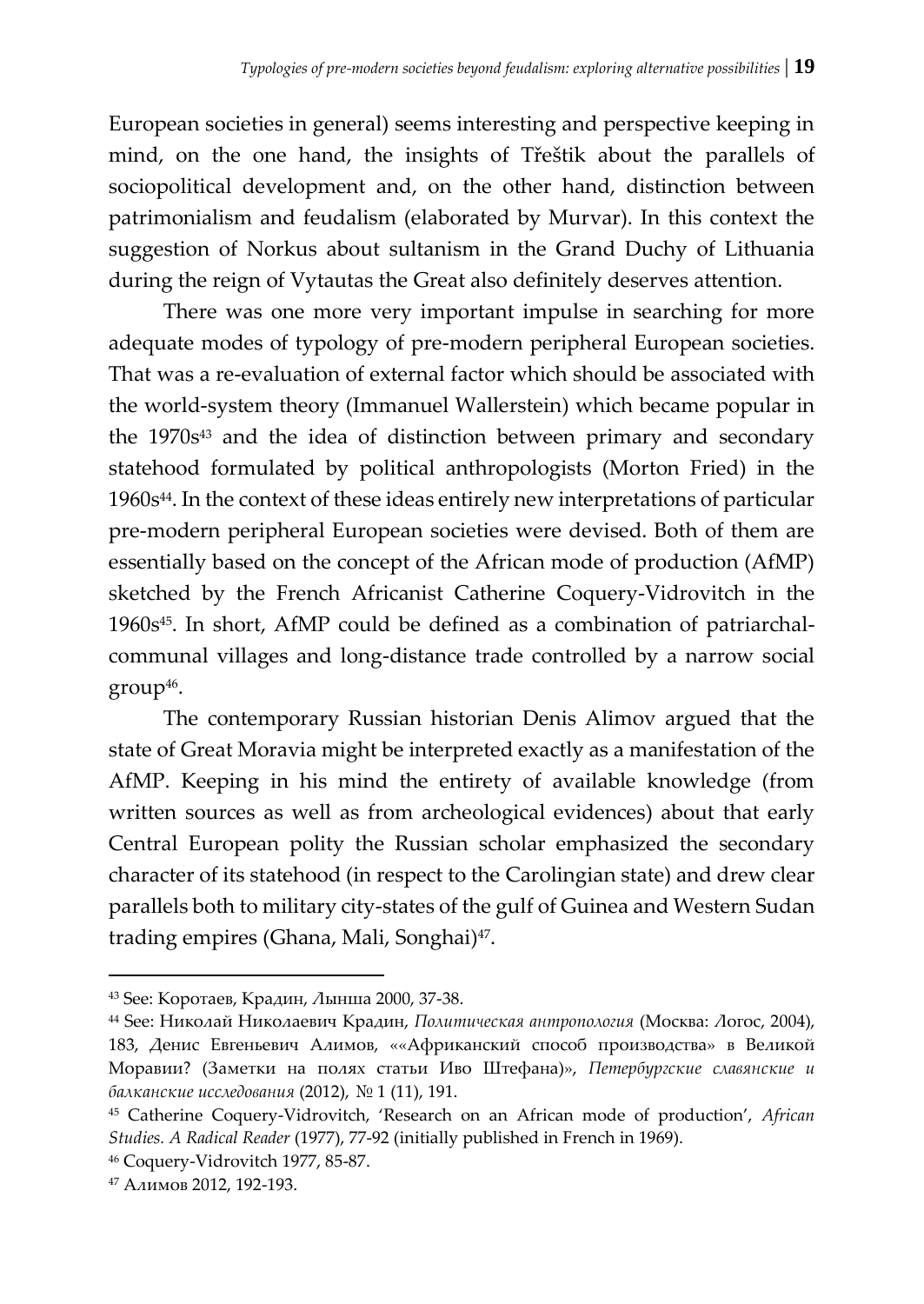In the 1970s the American historical sociologist Daniel Chirot interpreted the socioeconomic structure of Valahian principality in 1250- 1500 AD as a case of communal-trading political economy (CTPE) taking into consideration the peculiarities of internal structure as well as an external impact (and drawing parallels to medieval empires of Western Sudan) $^{48}$ . The basic features of CTPE are the following: a) a state imposes a tribute on the rural population; b) the tribute, however, is light and the state interferes only slightly with village life; c) the principal source of revenue for the state is taxation of trade of luxury items; d) villages continue to exist in a condition akin to "primitive communalism"; e) the ruling elite is primarily tax and tribute collectors and not landowners; f) in villages society is relatively undifferentiated<sup>49</sup>.

According to Chirot, CTPE should not be confused neither with the "hydraulic state" (described by Karl Wittfogel; particular subtype of AMP) nor with feudalism. According to Wittfogel, "hydraulic state" controls the rural population and the rural economy quite directly. CTPE bears only the slightest resemblance to feudalism either, since in this case the state is decentralized and the nobility directly controls local villagers and the rural population<sup>50</sup>. Roughly speaking, both concepts (CTPE and AfMP) could be treated as synonyms.

### **Conclusions**

- 1) The assertion that feudalism was not an inevitable stage of premodern development of all European societies is fundamental in order to overcome inertia of conceptual thinking among medievalists and to revive debates in a creative and analytical way.
- 2) There are at least four Marxist alternatives to feudalism which could be grouped into three following clusters: AMP (plus TMP), AfMP (plus CTPE), early Central European type/model of state (the system of *Ius Ducale*).

<sup>48</sup> Daniel Chirot, *Social Change in a Peripheral Society: the Creation of a Balkan Colony* (New York, San Francisco, London: Academic Press, 1976), 15-35.

<sup>49</sup> Chirot 1976, 16-17.

<sup>50</sup> Chirot 1976, 17.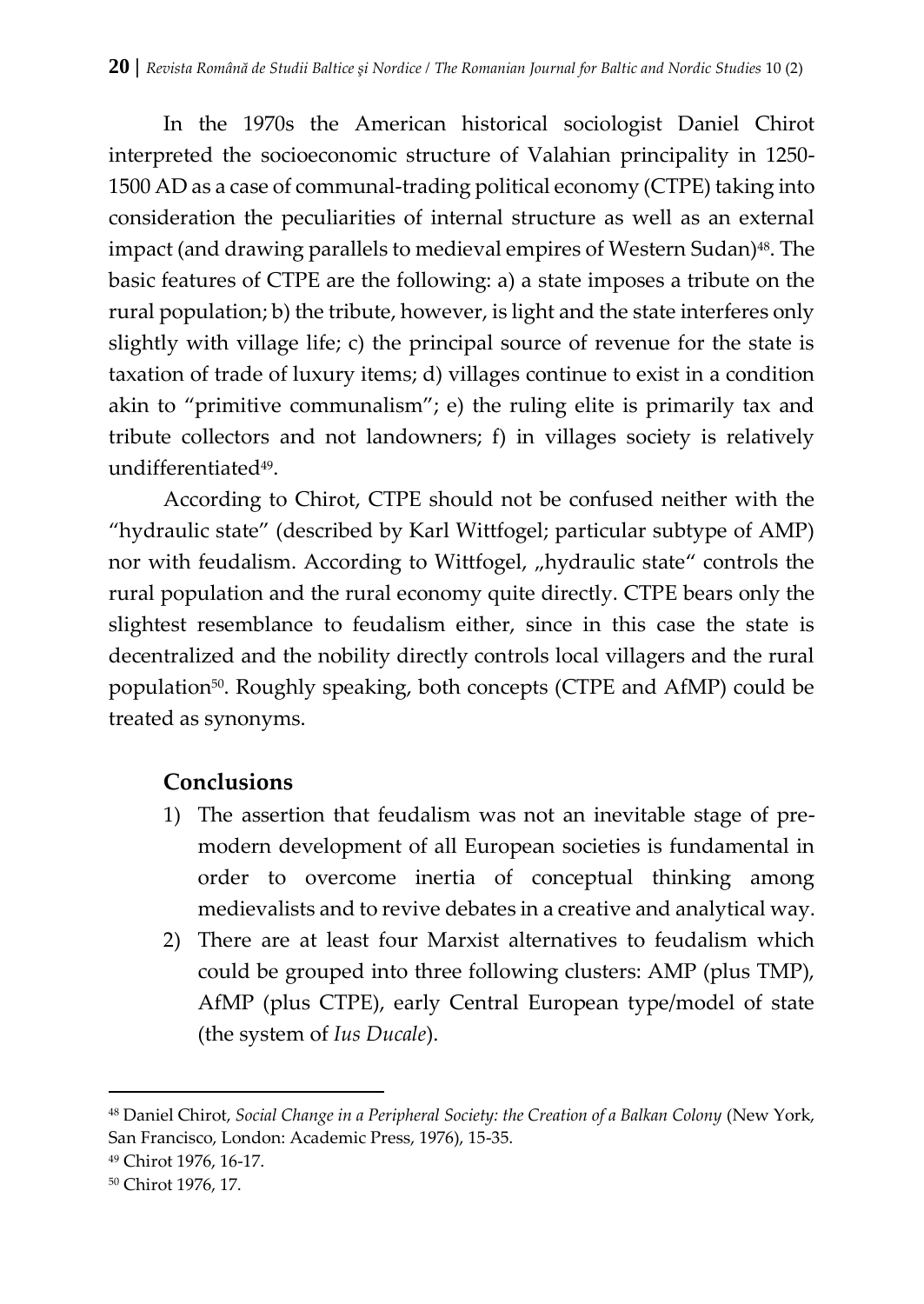- 3) The only non-Marxist alternative (patrimonialism) proposed here obviously have some common characteristics with TMP and especially with early Central European type/model of state.
- 4) At least in some cases combining criteria of internal development with those of external impact is necessary to articulate adequate typologies.
- 5) Further discussion about the combining of Marxist and non-Marxist concepts in typologies of pre-modern European societies would be very productive.
- 6) The idea of distinguishing the early Central European type/model of state proposed by Třeštik remains relevant but there are important differences of its interpretation. Further discussion is necessary in order to, on the one hand, clarify the place of that type of state in general historical-sociological schemes and, on the other hand, define the limits of its spread more precisely.
- 7) Sociologically oriented historiography under consideration is able to supply various alternatives beyond feudalism to interpret peripheral pre-modern European societies in a typological way.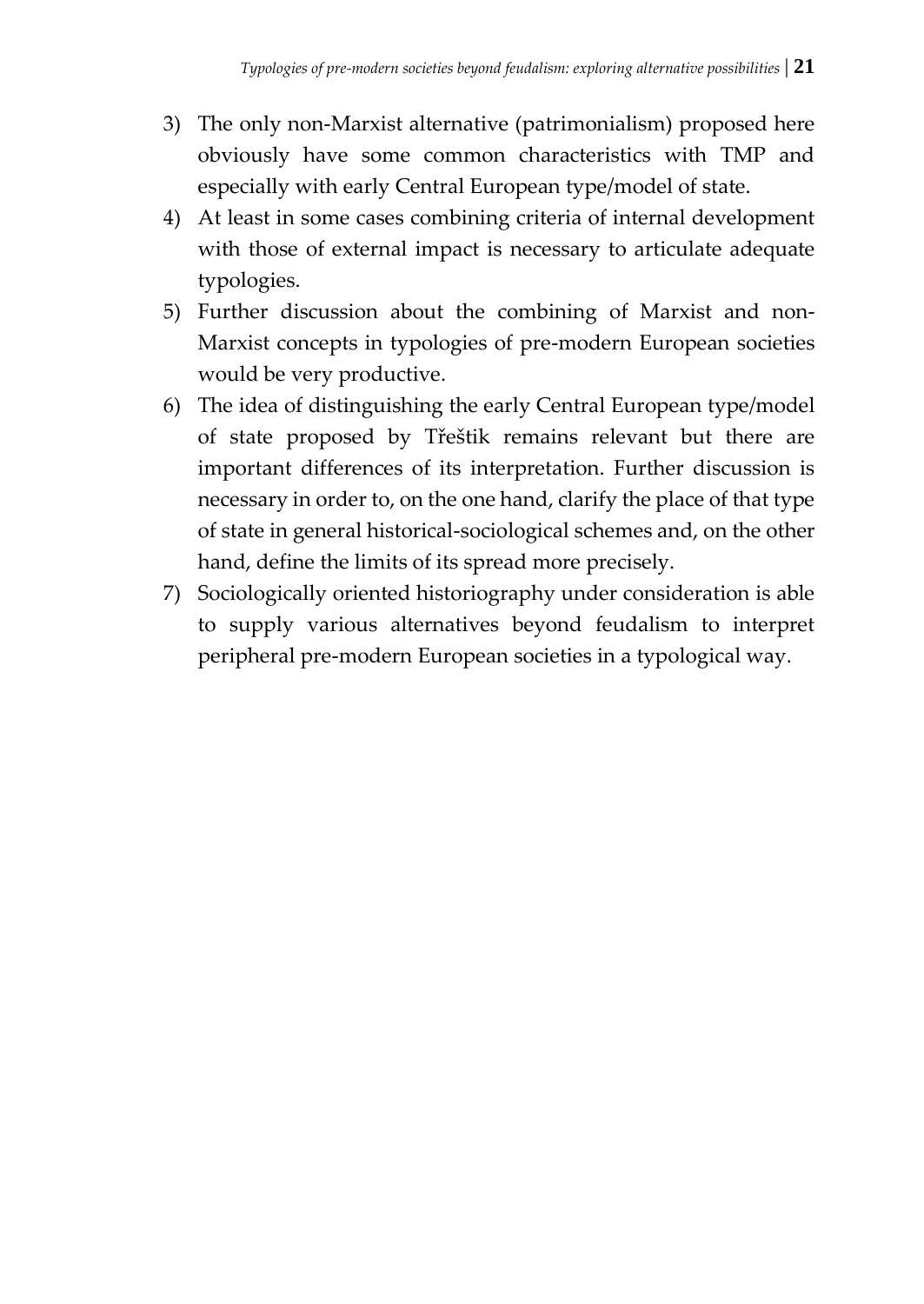#### **Bibliography:**

- Amin, Samir. 'Modes of Production and Social Formations', *Ufahamu. A Journal of African Studies*, 4 (1974), 57-85.
- Anderson, Perry. *Lineages of the Absolutist State* (London and New York: Verso, 1979).
- Babinskas, Nerijus. ,Patrimonializmas: lenkiškoji sąvokos vartosenos tradicija ir jos santykis su M. Weberio samprata', *Lietuvos istorijos studijos* 30 (2012), 171-188.
- Bailey, Anne. M. and Llobera, Josep R. eds., *The Asiatic Mode of Production. Science and Politcs*(London, Boston and Henley: Routledge and Kegan Paul, 1981).
- Baldwin, Peter. "Comparing and Generalizing: Why All History Is Comparative, Yet No History Is Sociology", in: *Comparison and History. Europe in Cross-national Perspective*, ed. D. Cohen, M. O'Connor (New York and London: Routledge, 2004), 1-22.
- Banaji, Jairus. *Theory as History. Essays on Modes of Production and Exploitation*  (Leiden and Boston: Brill, 2010).
- Banu, Ion. "Asupra formatiunii sociale tributare ("asiatice")", in: Ion Banu, *Sensuri universale şi diferenţe specifice în filozofia Orientului Antic* (Bucureşti), vol. 1, 15-36.
- Berend, Nora. "The Mirage of East Central Europe. Historical regions in a comparative perspective", in *Medieval East Central Europe in a Comparative Perspective. From frontier zones to lands in focus*, ed. G. Jaritz and K. Szende (London and New York: Routledge/Taylor & Francis Group, 2016), 9-23.
- Bratkiewicz, Jarosław. *Teoria przedkapitalistycznej fromacji społecznej w kulturach orientalnych. Interpretacija badań i polemik* (Wrocław, Warszawa, Kraków, Gdańsk, Łódź:Wydawnictwo Polskiej Akademii Nauk, 1989).
- Brzechczyn, Krzysztof. *Odrębność historyczna Europy Środkowej. Studium metodologiczne* (Poznań: Wydawnictwo Fundacji Humaniora, 1998).
- Chirot, Daniel. *Social Change in a Peripheral Society: the Creation of a Balkan Colony* (New York, San Francisco, London: Academic Press, 1976).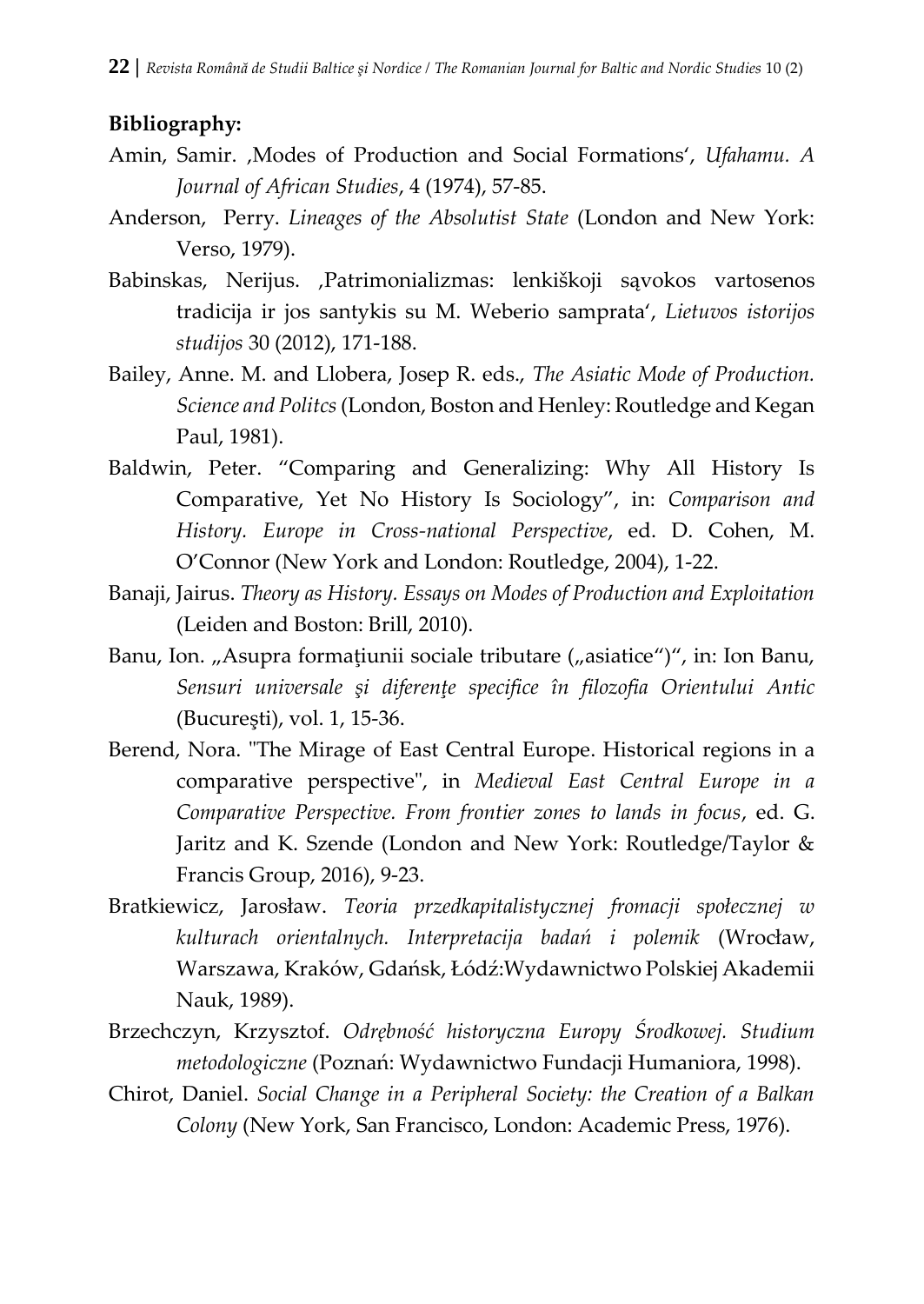- Constantinescu, Miron. ,Despre formațiunea social-economică tributală', *Probleme economice* 4 (1973), 51-68;
- Constantinescu, Miron. , Modul de productie tributal si orînduirea tributalǎ', *Probleme economice* 11 (1972), 28-44;
- Constantinescu, Miron. *Schiţa unei teorii marxiste a formaţiunii social-economice tributale* (Bucureşti: Martie, 1974).
- Coquery-Vidrovitch, Catherine. 'Research on an African mode of production', *African Studies. A Radical Reader* (1977), 77-92 (initially published in French in 1969).
- Daniel, Constantin. "Modul de producție tributal în Sumer", in: Constantin Daniel *Civilizaţia sumeriana* (Bucureşti: Editura Sport-Turism, 1983), 56-66.
- Eisenstadt, Shmuel Noah. *Traditional Patrimonialism and Modern Neopatrimonialism* (Beverly Hills, London: Sage Publications, 1973).
- da Graca, Laura and Zingarelli, Andrea, eds., *Studies on Pre-Capitalist Modes of Production* (Leiden and Boston: Brill, 2015).
- Guldi, Jo and Armitage, David. *The History Manifesto* (Cambridge: Cambridge University Press, 2014).
- Haldon, John. *The State and the Tributary Mode of Production* (London and New York: Verso, 1993).
- Lange, Matthew. Comparative-Historical Methods. (London, Thousand Oaks, New Delhi, Singapore SAGE, 2013).
- Modzelewski, Karol, *Organizacja gospodarcza państwa piastowskiego: X-XIII wiek* (Wrocław: Ossolineum, 1975).
- Modzelewski, Karol. , The system of Ius Ducale and the Idea of Feudalism (Comments on the Earliest Class Society in Medieval Poland)', *Quaestiones Medii Aevi* (1977), I, 71-99.
- Murvar, Vatro. 'Patrimonial-Feudal Dichotomy and Political Structure in Pre-Revolutionary Russia: One Aspect of the Dialogue Between the Ghost of Marx and Weber', *The Sociological Quarterly* 12 (1971), 500- 524.
- Zenonas Norkus, *An Unproclaimed Empire: The Grand Duchy of Lithuania. From the Viewpoint of Comparative Historical Sociology of Empires* (London and New York: Routledge, 2018).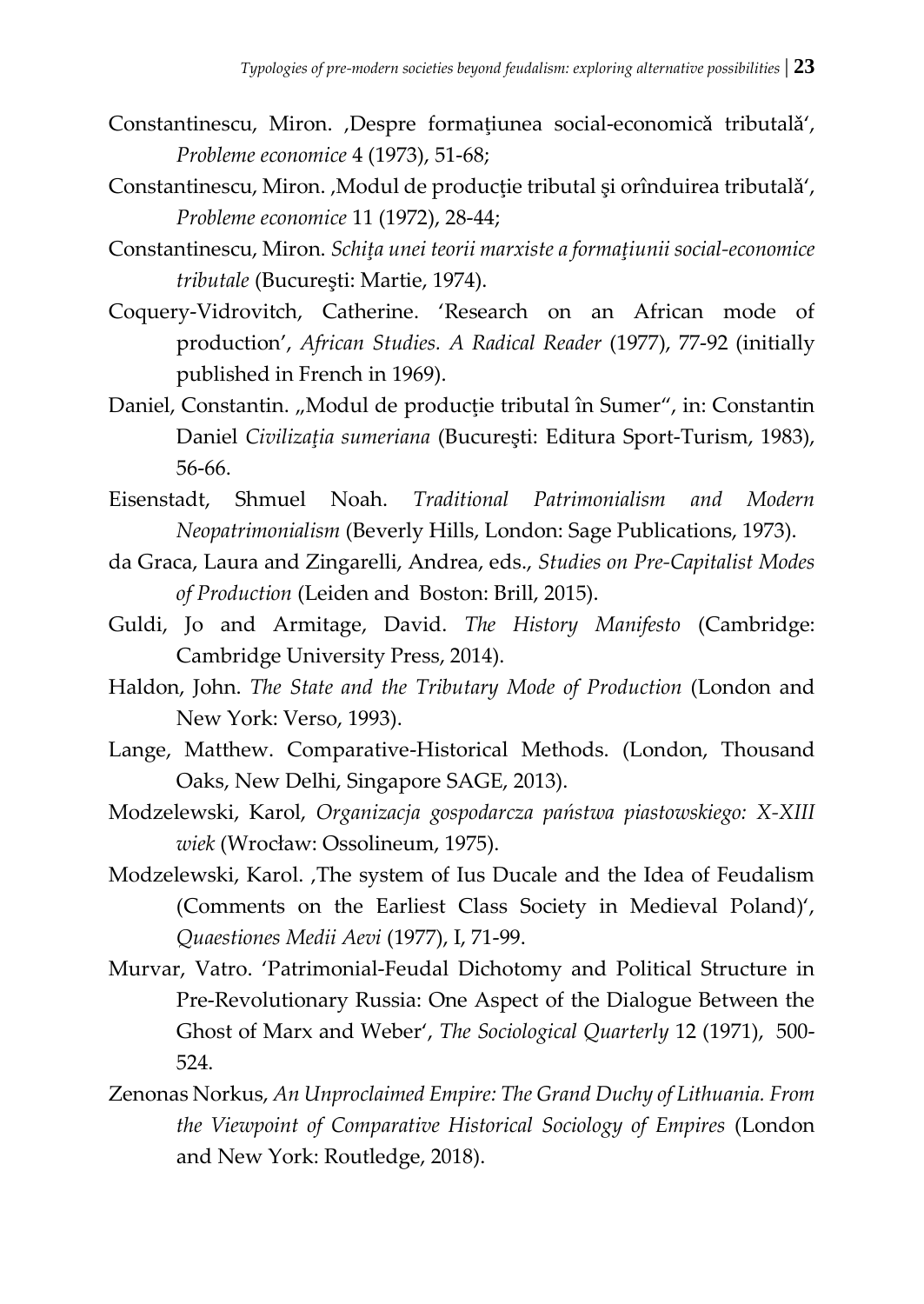- Pipes, Richard Edgar. *Russia under the Old Regime*. Second Edition (London: Penguin Books, 1995);
- Reynolds, Susan. "The Use of Feudalism in Comparative History", in: *Explorations in Comprative History*, ed. B. Z. Kedar (Jerusalem: The Hebrew University Magnes Press, 2009), 191-217.
- Reynolds, Susan. *Fiefs and Vassals. The Medieval Evidence Reinterpreted* (New York: Oxford University Press, 1994).
- Stahl, Henri H. ,Analiza sociologică a orînduirii "tributale" românești', *Viitorul social* (Bucureşti), 7 (1978), № 3, 534-541;
- Stahl, Henri H. , Comentarii la problema "orînduirii tributale românești"', *Viitorul social* (Bucureşti), 6 (1977), № 4, p. 702-710;
- Stahl, Henri H. *Teorii şi ipoteze privind sociologia orînduirii tributale* (Bucureşti: Editura științifică și enciclopedică, 1980).
- Ward, John O. "Feudalism: Interpretative Category or Framework of Life in the Medieval West?", in: *Feudalism: Comparative Studies*, ed. E. Leach, S.N. Mukherjee, J. O. Ward (Sydney: Sydney Association for Studies in Society and Culture, 1985), 40-49.
- Weber, Max. *Economy and Society. An Outline of Interpretive Sociology* (Berkeley, Los Angeles, London: University of California Press, 1978), vol. 1-2.
- Wickham, Chris. "The Uniqueness of the East", in: *Feudalism and Non-European Societies*, eds. T. J. Byres, H. Muhkia (London: Frank Cass, 1985), 166-196.
- Wickham, Chris. *Land and Power. Studies in Italian and European Social History, 400-1200* (London: British School at Rome, 1994).
- Wolf, Eric R. *Europe and the People without History* (Berkeley, Los Angeles, London: University of California Press, 2010).
- Алимов, Денис Евгеньевич. ««Африканский способ производства» в Великой Моравии? (Заметки на полях статьи Иво Штефана)», *Петербургские славянские и балканские исследования* (2012), № 1 (11), 183-196.
- Васильев, Леонид Сергеевич. *История Востока* (Москва: Высшая школа, 2001), т. 1-2;